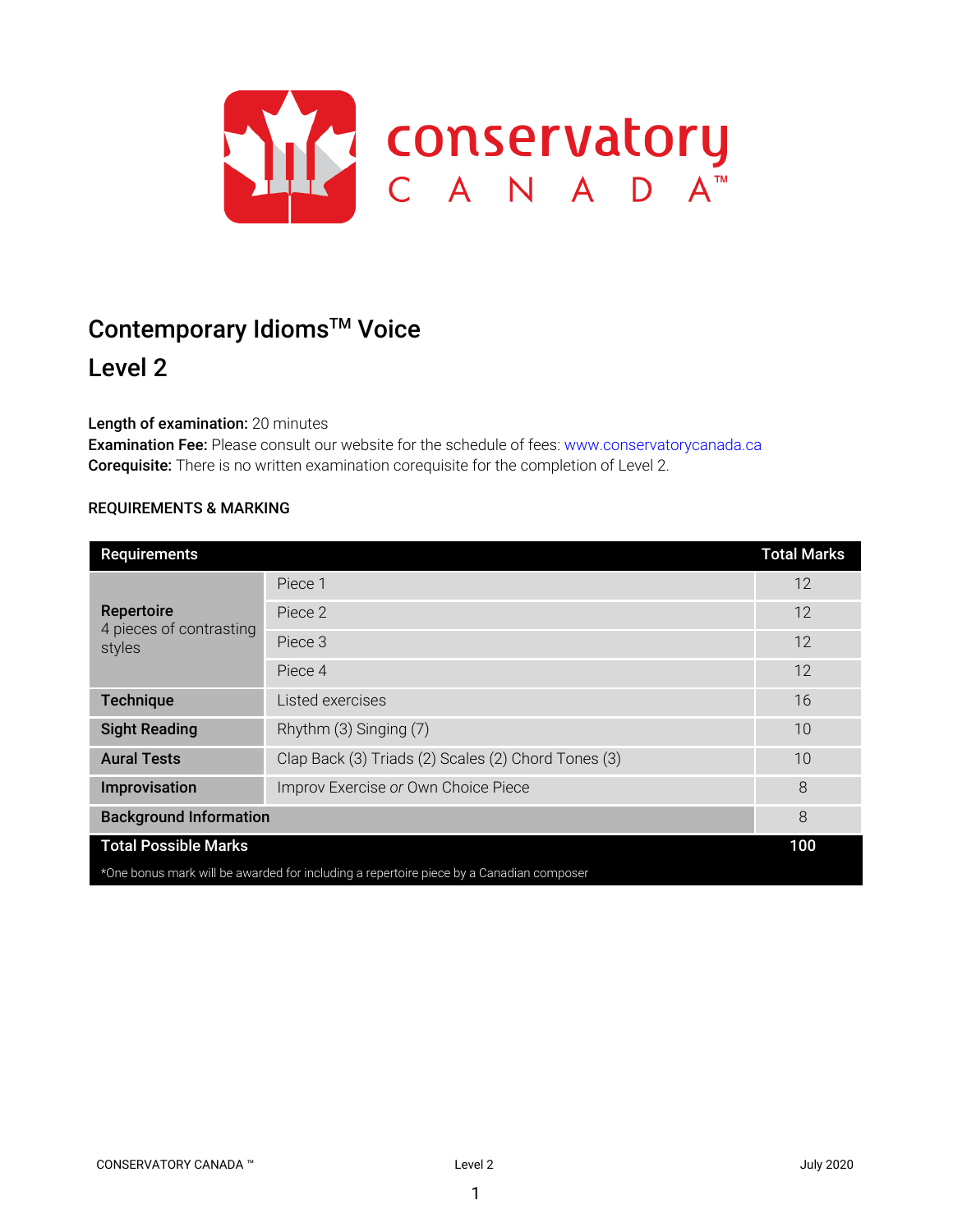# **REPERTOIRE**

- Candidates are required to perform FOUR pieces from the Repertoire List, contrasting in key, tempo, mood and subject. Your choices must include at least two different composers. All pieces must be sung from memory and may be transposed to suit the compass of the candidate's voice.
- One of the repertoire pieces may be chosen from any level higher.
- The Repertoire List is updated regularly to include newer music, and is available for download on the CI Voice page.
- Due to time and space constraints, Musical Theatre selections may not be performed with elaborate choreography, costumes, props, or dance breaks.
- The use of a microphone is optional at this level, and must be provided by the student, along with appropriate sound equipment (speaker, amplifier) if used.
- Repertoire that is currently not on our lists can be used as Repertoire pieces with prior approval. The score must be provided to the Registrar (registrar@conservatorycanada.ca) with the requested grade level. There is no charge for this service and candidates will be furnished with an approval letter to present to the examiner at the examination.
- Any edition of the music may be used for the examination, without prior approval. Downloaded online copies must belong to the public domain or be authentic, purchased copies for which the user has obtained rights for using. Photocopies of pieces held without permission are not to be used for examinations.
- Candidates are free to alter/interpret music in their editions in the following ways, as long as the performance is level appropriate:
	- Condense pieces by eliminating repetitive verses and creating concise arrangements.
	- Create or add a solo section (either improvising or original interpretation).
	- Edit the notation and rhythm of pop stylings to bring the performance closer to a more realistic representation of the original recorded version or live performance version, or to make the music more accessible and level appropriate for the candidate.
	- Use lead sheets for learning repertoire. Candidates may present a lead sheet as their official sheet music to the examiner at the exam (either written out by hand or purchased).
- Candidates may provide accompaniment for any of their songs in any of the following ways, providing their own audio equipment:
	- Collaborative pianist
	- Backing tracks (without audible vocal lines)
	- Guitarist
	- Self-accompanying

# TECHNICAL TESTS

Candidates must be prepared to sing any or all of the exercises below, in the following manner:

- Sung either to vowels, (IPA): ee [*i*],ay [*e*], ah [*a*], oh [*o*], oo [*u*]; OR solfege syllables/tonic sol-fa names (Grades 1–4 only). In either case, vowel quality will be given assessment priority.
- In exercises where scat syllables are given, candidates may either use the given syllables or choose their own.
- Sung without accompaniment.
- A different starting pitch for each exercise will be given by the examiner. The candidate may request an alternate starting note and teachers may include a candidate's preferred range for each exercise with the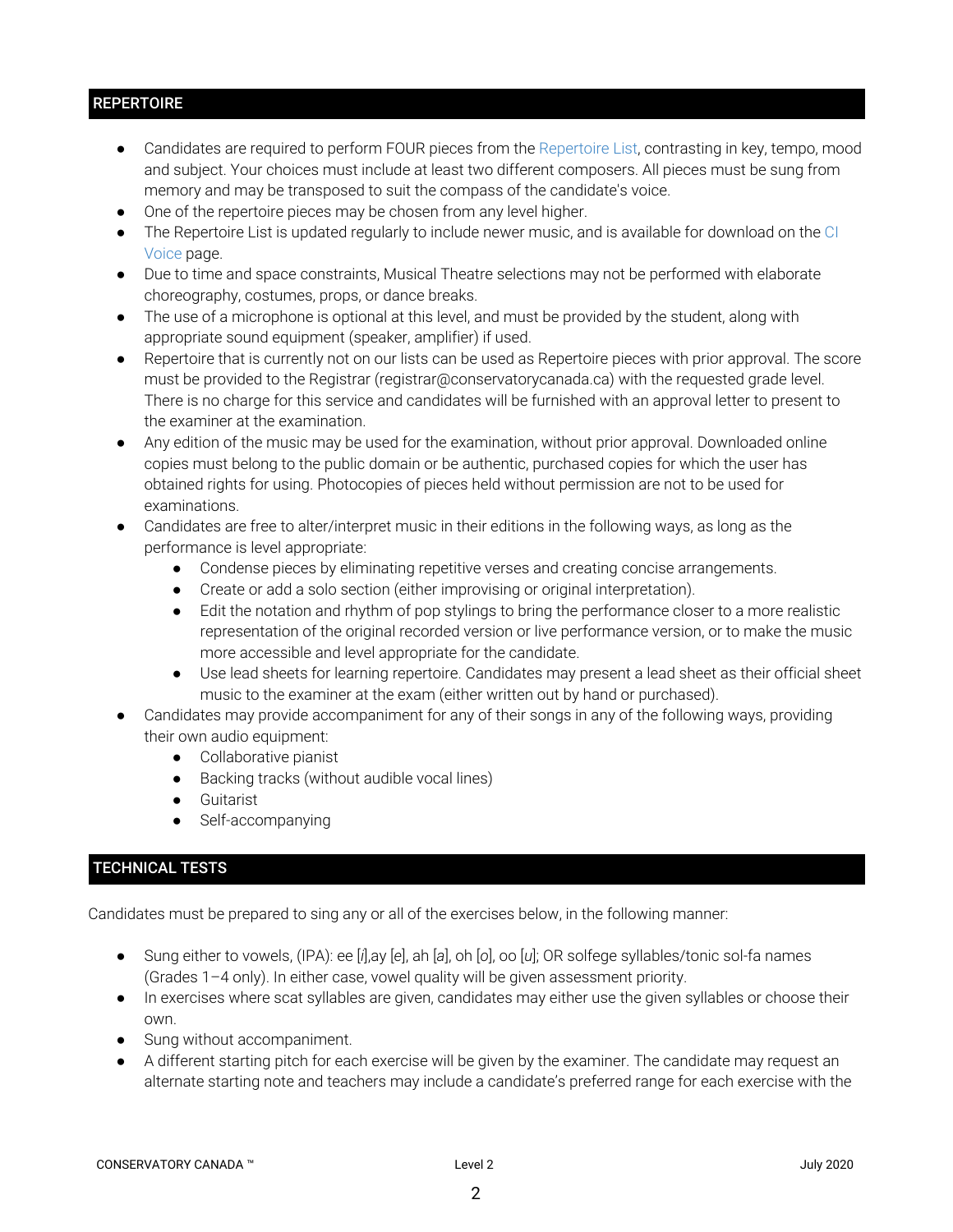repertoire list submitted to the examiner. This must include more than one starting note and is designed to aid the examiner in understanding the candidate's vocal range.

- Metronome markings are to be regarded as minimum speeds.
- Exercises must be sung in one breath, unless a breath mark is indicated by a comma. In some cases, optional breath marks are included in parenthesis.
- Slurs indicate legato singing; staccato marks indicate staccato singing.



# SIGHT READING

Candidates will be given a brief period to scan the score for the following two tests:

#### Rhythm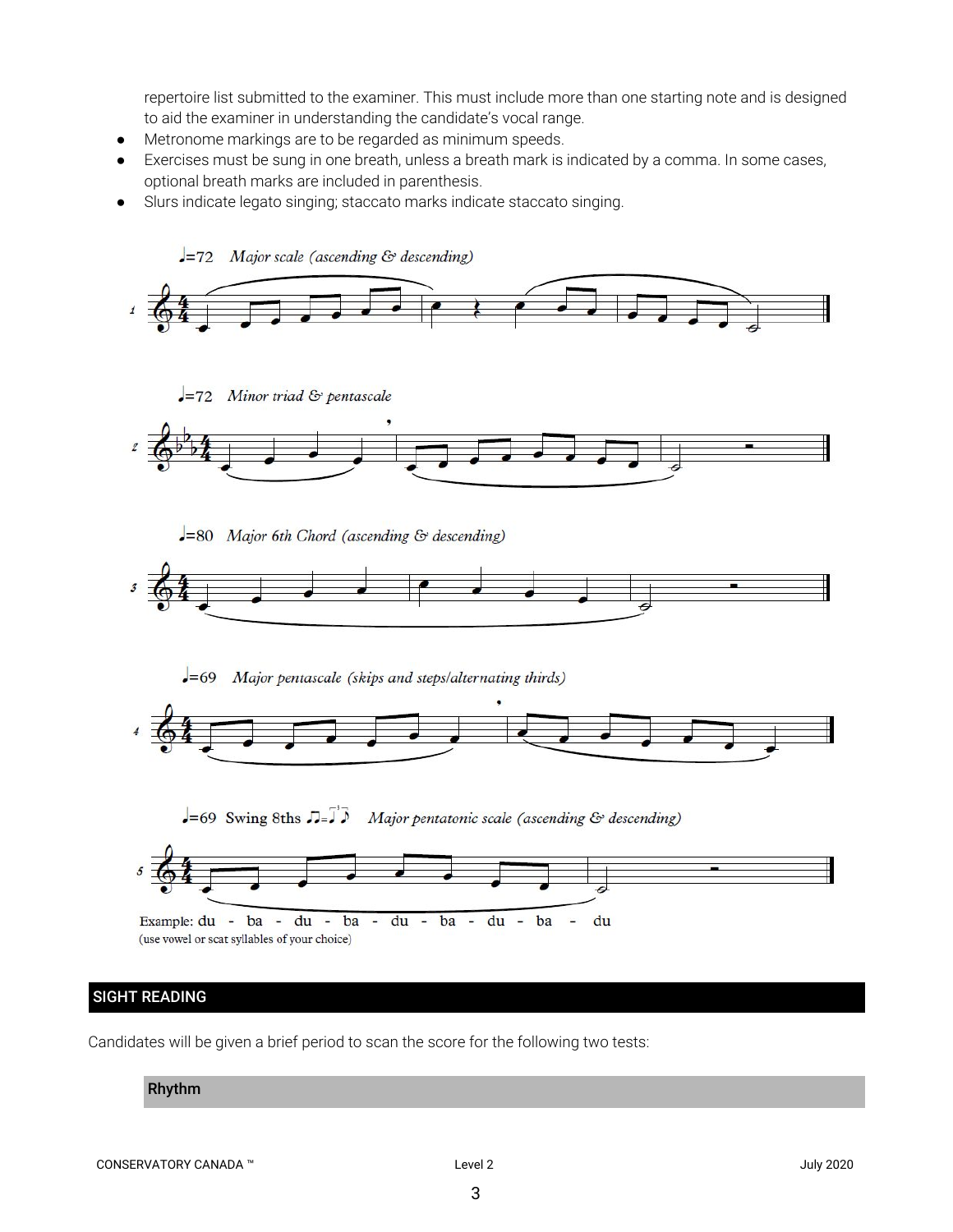Tap or clap (at the candidate's choice) a rhythm, 4 bars in length.

- Time signature may be either 3/4 or 4/4.
- Note values may include eighth, quarter, dotted quarter, half, dotted half, and whole.
- Rest values may include half and whole.

#### *Example:*



#### Singing

Sing at sight a simple, unaccompanied, 4-bar melody encompassing the first six notes of the scale. Candidates may use any vowel of their choice, solfege syllables, or numbers. The examiner will play a I-IV-V-I chord progression (with the leading note to tonic in the upper part) on the piano to establish the tonality, followed by the tonic note.

- *●* The melody may be in the keys of C, G, D and F major, with a time signature of either 3/4 or 4/4 time.
- Note values may include quarter, half, and dotted half.
- Rest values include half and whole.
- Intervals used will be 2nds and 3rds only.
- The melody will begin on the tonic note.

#### *Example:*



### AURAL TESTS

Candidates will be required to complete the following four tests:

#### Clap Back

Clap back the rhythmic pattern of a short melody in 3/4 or 4/4 time after it has been played twice by the examiner.

● Note values may include eighth, quarter, dotted quarter, half, and dotted half notes.

#### *Example:*

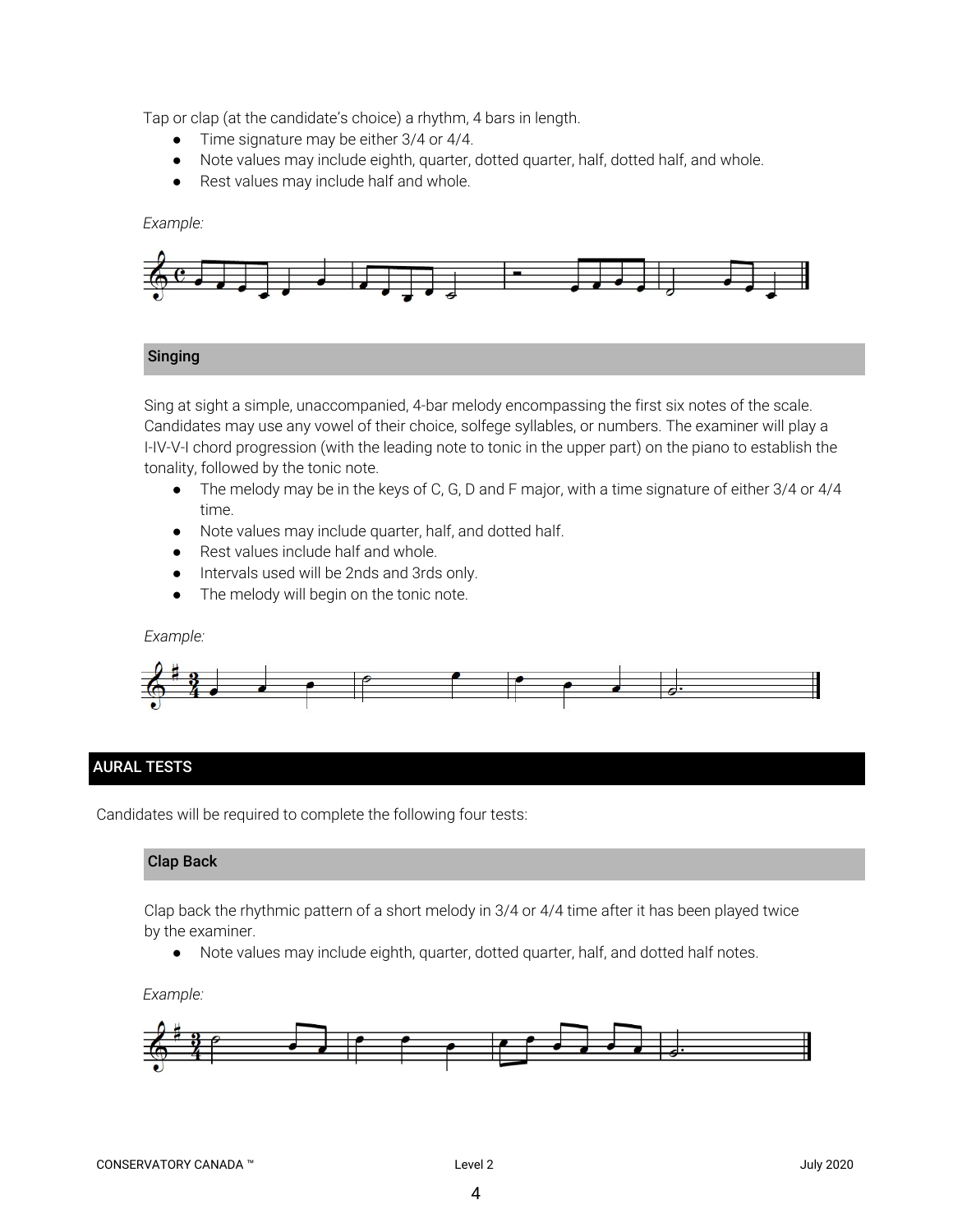#### Triad Identification

Identify major and minor triads played once by the examiner. The triads will be in root position, and will be played in broken form, ascending and descending.

*Example:*



#### Scale Identification

Identify major and harmonic minor scales played once by the examiner. The scales will be played ascending and descending at a moderately slow tempo.

#### Chord Tone Identification

Identify one of the four notes that has been re-sounded after the examiner has played a major four-note chord once. The chord will be in root position and played slowly, broken, ascending and descending. The re-sounded note may be identified by:

- the interval number (1, 3, 5, 8) *or*
- the tonic sol-fa name (do, mi, sol, upper do)

#### *Example:*



#### IMPROVISATION *or* OWN CHOICE PIECE

Candidates must choose to prepare ONE of the following:

#### Improvisation Exercise

- Candidates taking this option must choose one of the well known tunes provided, and be able to sing along to one of the accompanying backing tracks played by the examiner (available for download on the [Contemporary](https://conservatorycanada.ca/syllabi/contemporary-voice/) Idioms Voice syllabus page.) They must create their own stylistic improvisation at the designated section of the track, as shown on the lead sheet.
- Sample lead sheets outlining the structure of the backing tracks are also provided at the above link.
- Candidates are encouraged to use stylistically appropriate scat syllables or vowels in their improvisation.
- Titles include: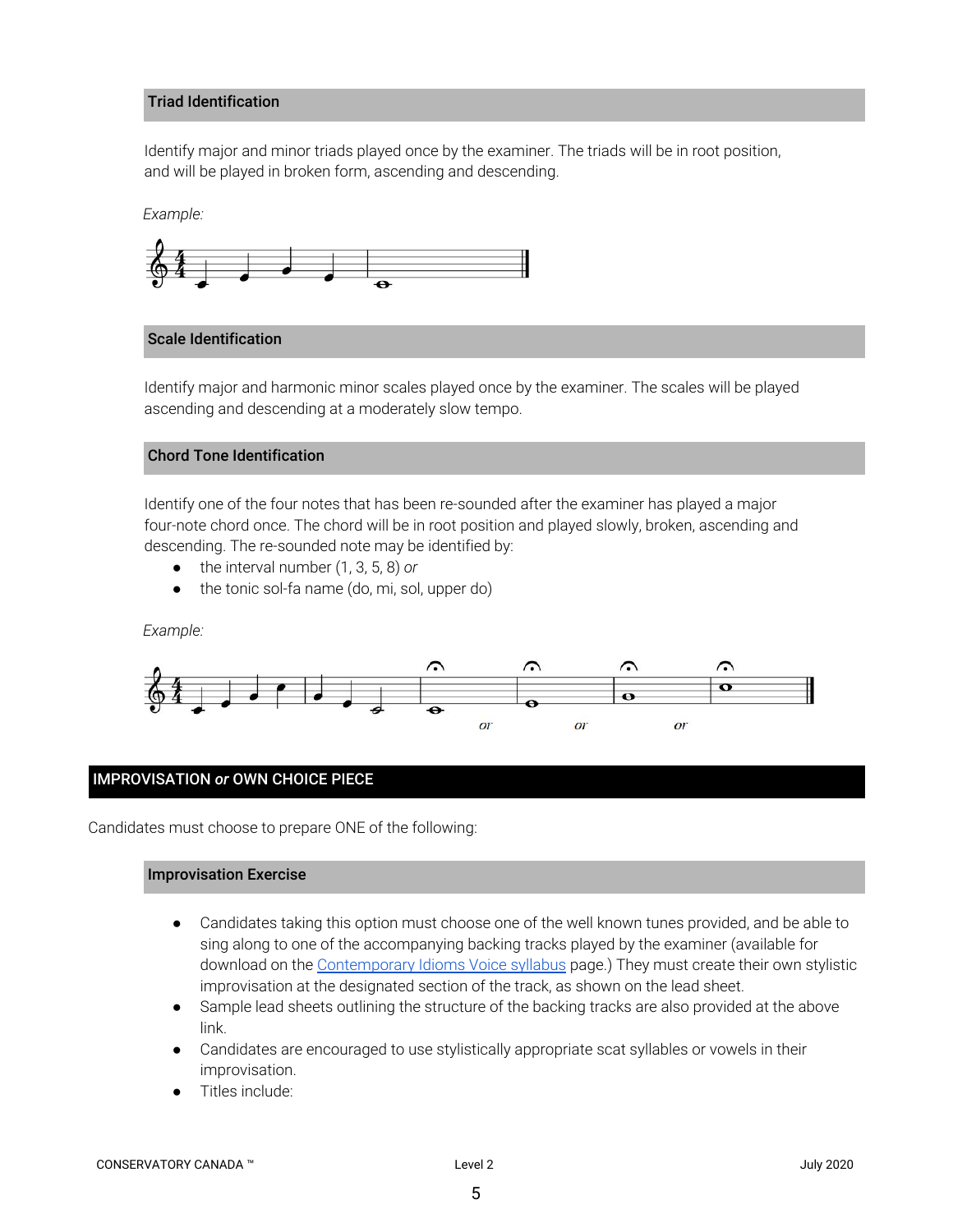- Puff the Magic Dragon
- Hush Little Baby
- He's Got the Whole World in His Hands

#### OR

#### Own Choice Piece

- The own choice piece may or may not be taken from the Repertoire Lists.
- This piece is chosen at the discretion of the teacher and student and does not require prior approval, but should be equivalent or higher in difficulty than the other pieces at this level.
- The piece must be suitable for the candidate's voice and age.
- Must be sung from memory.
- Vocal duets are acceptable, provided the candidate's part is equivalent in difficulty to this level, and a second vocalist covers the second part. The second part may be sung by the teacher.

## BACKGROUND INFORMATION

Candidates must be prepared to give verbal answers to the following questions pertaining to the repertoire pieces, and demonstrate the following elements on the piano:

- 1. Without reference to the score, give the title, composer/arranger, and key of each repertoire piece. Students will not be expected to identify keys of modern pieces that are non-diatonic (i.e. atonal, modal, etc.).
- 2. Explain all signs (including clefs, time signatures, key signatures, accidentals, etc.), articulation markings (legato, staccato, accents, phrase or slur markings, etc.), dynamic markings, tempo markings, and other musical terms found in each repertoire piece.
- 3. Explain the meaning or significance of the title of each repertoire piece.
- 4. Find and play any white key within two octaves above or below middle C, as requested by the examiner. Candidates will not be required to read the notes from a score.

#### REPERTOIRE LIST

Listed titles are most easily sourced using an online download webstore such as musicnotes.com or sheetmusicplus.com. Compilation albums by various publishers may feature these songs, however the titles of such publications are changed and re-published frequently. We have included composers for Musical/Film titles for clarification.

# MUSICAL THEATRE AND FILM

A Bushel and a Peck (Guys and Dolls) A Dream Is a Wish Your Heart Makes A Spoonful of Sugar Baby Mine

Bibbidi-Bobbidi-Boo Born to Entertain (Ruthless) But Me (Anne of Green Gables) Castle on a Cloud (Les Miserables) Cinderella (Cinderella) Consider Yourself (Oliver)